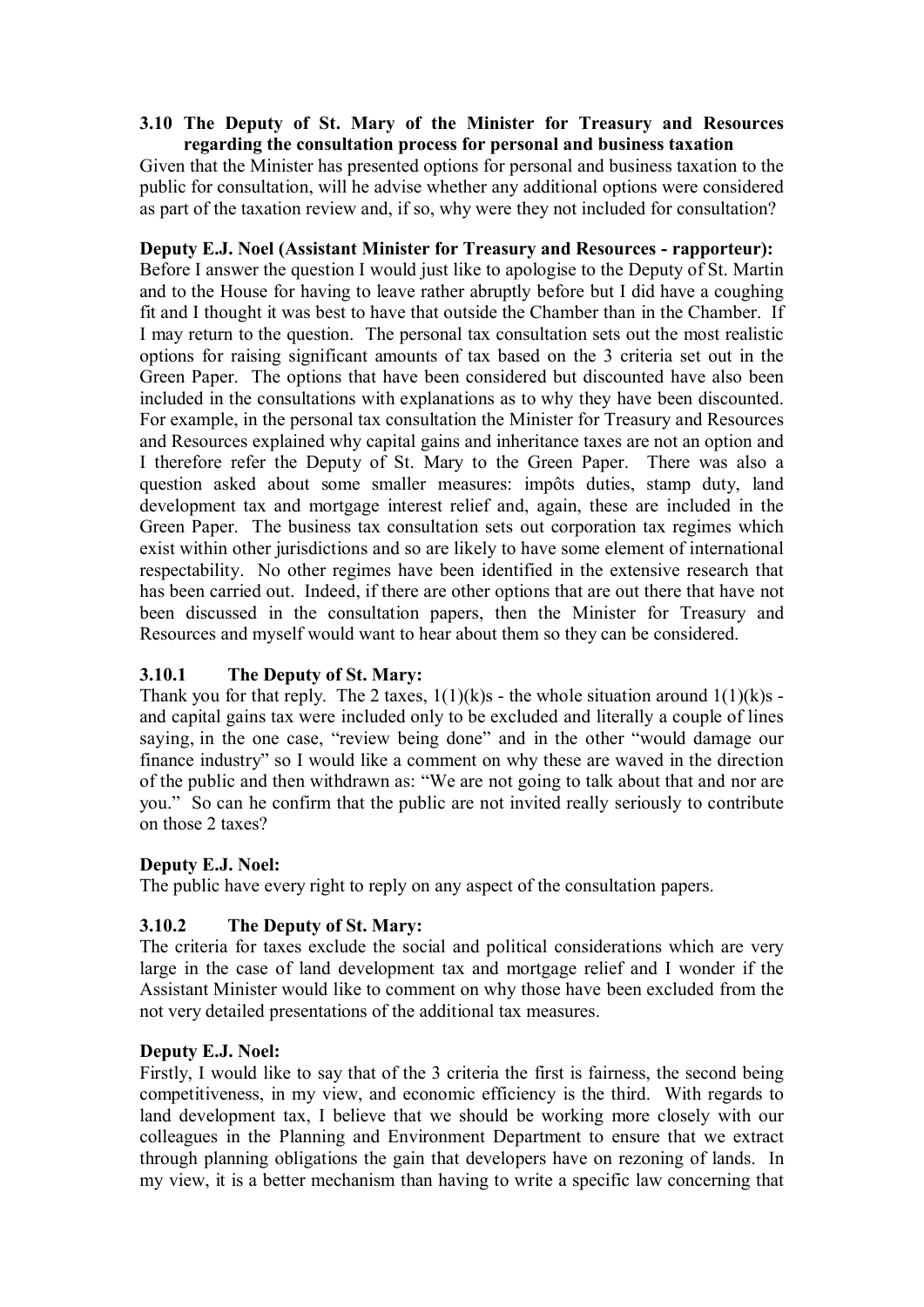area for what is a relatively short number of sites that are likely to be rezoned in the near or medium future.

# **3.10.3 Deputy M. Tadier:**

First of all, if I could ask the Assistant Minister for an undertaking to give all States Members the background information which I know some Members already have which is very valuable, which goes into all the deliberations. I think it is vital, so if he could do that first. Secondly, I would point out that there is this leaflet which has been going out. I would like to ask the Assistant Minister about the apparent contradiction where, on the one hand, as he has said previously, capital gains and inheritance taxes have been discounted even before the consultation process has started on the basis that they could be damaging to the finance industry; could cause job losses. However, income tax increase to 30 per cent for higher earners has been included in the consultation but it does say that it could also impact negatively on jobs and on the finance industry and there is no positive reasons given there. So why has one been included and not the other?

# **Deputy E.J. Noel:**

Capital gains taxes have been not excluded from the consultation paper. We are more than welcome to have comments and replies from the public on that. We have taken the view that the amount of tax they would raise would not be of sufficient value to counteract the damage that they will do to our finance industry.

# **3.10.4 Deputy M. Tadier:**

We are getting into the grounds of sophistry here. Quite clearly, there are 4 options which have been presented as the preferred options - or maybe not the preferred options - but those are the 4 which are on the table, those are the 4 options around which the public consultation will crystallise. So, quite clearly, does the Assistant Minister not acknowledge by not putting those capital gains tax, inheritance tax but also other initiatives like taxes on flipping of houses if they are sold within 3 or 4 years they have not been included? The public need to know why they have not been included and that simply 2 or 3 lines in a very small leaflet is not satisfactory.

## **Deputy E.J. Noel:**

I disagree with Deputy Tadier; they have been agreed. They are not one of the suggested ways forward to raise each suggested tax measure going forward. It has been designed to raise some £30 million worth of tax annually. Capital gains tax would not come anywhere near those figures based on the research that has been carried out. So it is simply that we need to raise a significant amount of tax and these small measures just are not cost-effective.

## **3.10.5 Senator F.du H. Le Gresley:**

Could I ask the Assistant Minister to circulate to all Members the fiscal strategy review supporting research documents which I have obtained, which will avoid in future some Members asking questions that are possibly unnecessary because the detail is in that document? I also think that the other options which we are talking about, we have only been given 4, some of those are discussed in quite detail in that paper and it may be that some Members would want to bring those options forward to the House rather than rely on the 4 that we have been given in the Green Paper.

## **The Deputy Bailiff:**